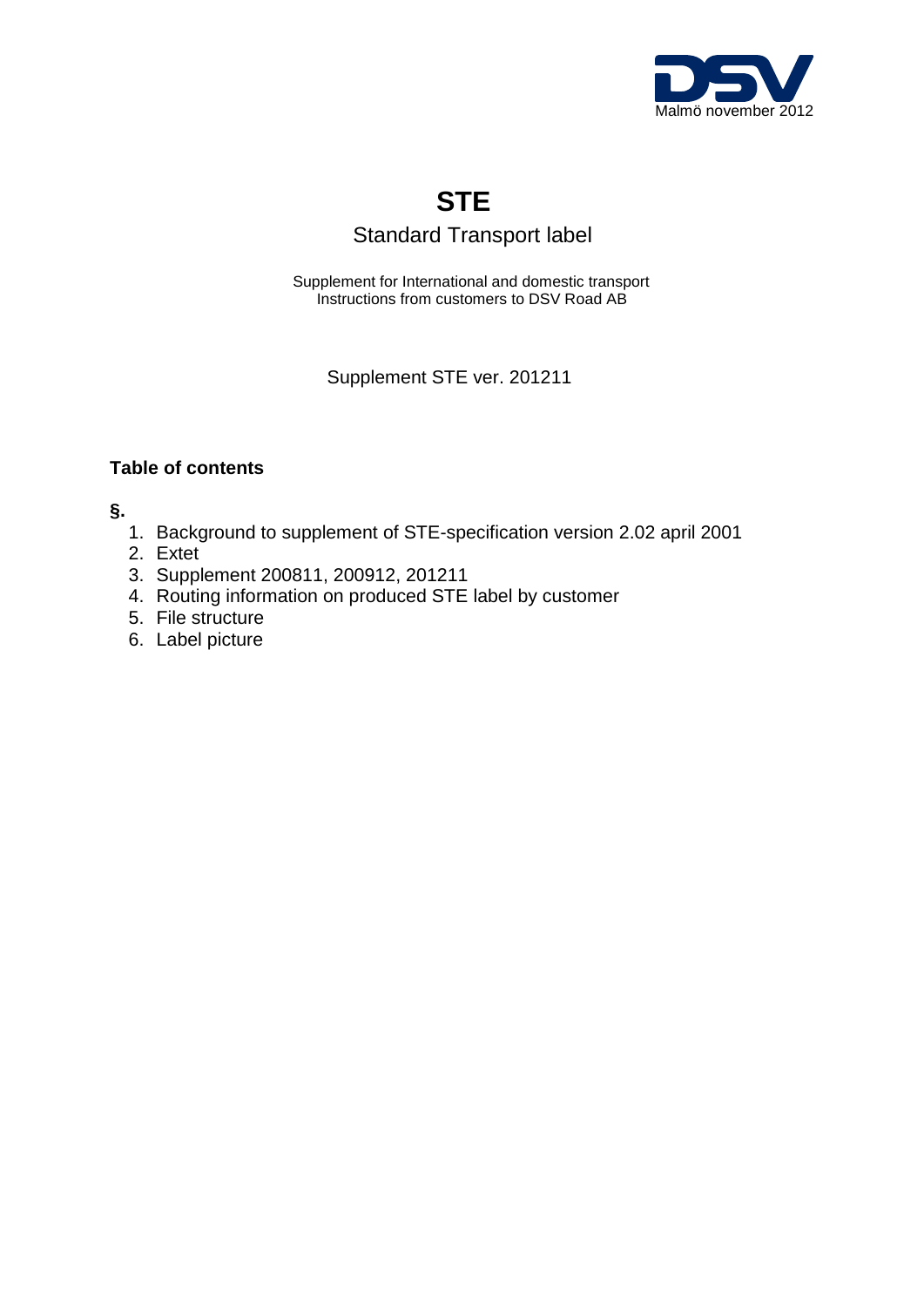

## **§. 1 Background to the supplement of the STE-specification**

Due to technical development and new sorting installations in our production line, the requirements on STE label increase to involve new routing information. The Routing information contains land code, office code and distribution code, depending on which product is used. The purpose of the routing information is to provide the needed information to be handled by our automated scanning system.

Domestic label use land code, destination code (office code) and distribution code.

International label use land code only.

Chapter 4 describes how the routing information shall be handled on the STE label. The label screen prints visualizes two examples, one for domestic and one for international label.

## **§.2 Exent**

The supplement extends three main types of products/services:

- 1) DSV Road Domestic transports; "Groupage" & "Partloads/Fulloads".
- 2) DSV Road International transports, "Groupage" & "Partloads/Fulloads".
- 3) DSV Road eParcel & ePallet (only domestic transports Sweden).

When above products/services are used the routing information are mandatory on the STE label according to the §.3 below.

In case STE label, used in above named types of products or services, are missing the land codeand/or routing information as described, the transport will be handled separately and relabelled by DSV according to our transport terms.

## **§. 3. Supplement 200811**

The routing information on the STE label is updated with distribution codes (ex. 101) on domestic label. The purpose with the supplement is to ensure that the service requirements is fully met by a higher level of automatize production. The STE label is one of the most important parts of the communication chain between customer and DSV.

The supplement is in live production since 200811.

In need for more technical information regarding this supplement please contact DSV Road AB – EDI Support SE at [edi.support@se.dsv.com](mailto:edi.support@se.dsv.com) or visit our website [www.dsv.se](http://www.dsv.se/) – eTjänster – Fraktdokument.

#### **Supplement 200912**

Separator is no longer used in the CSV file.

#### **Supplement 201211**

Dangerous good code for the Island of Gotland is now added as a new field in CSV file.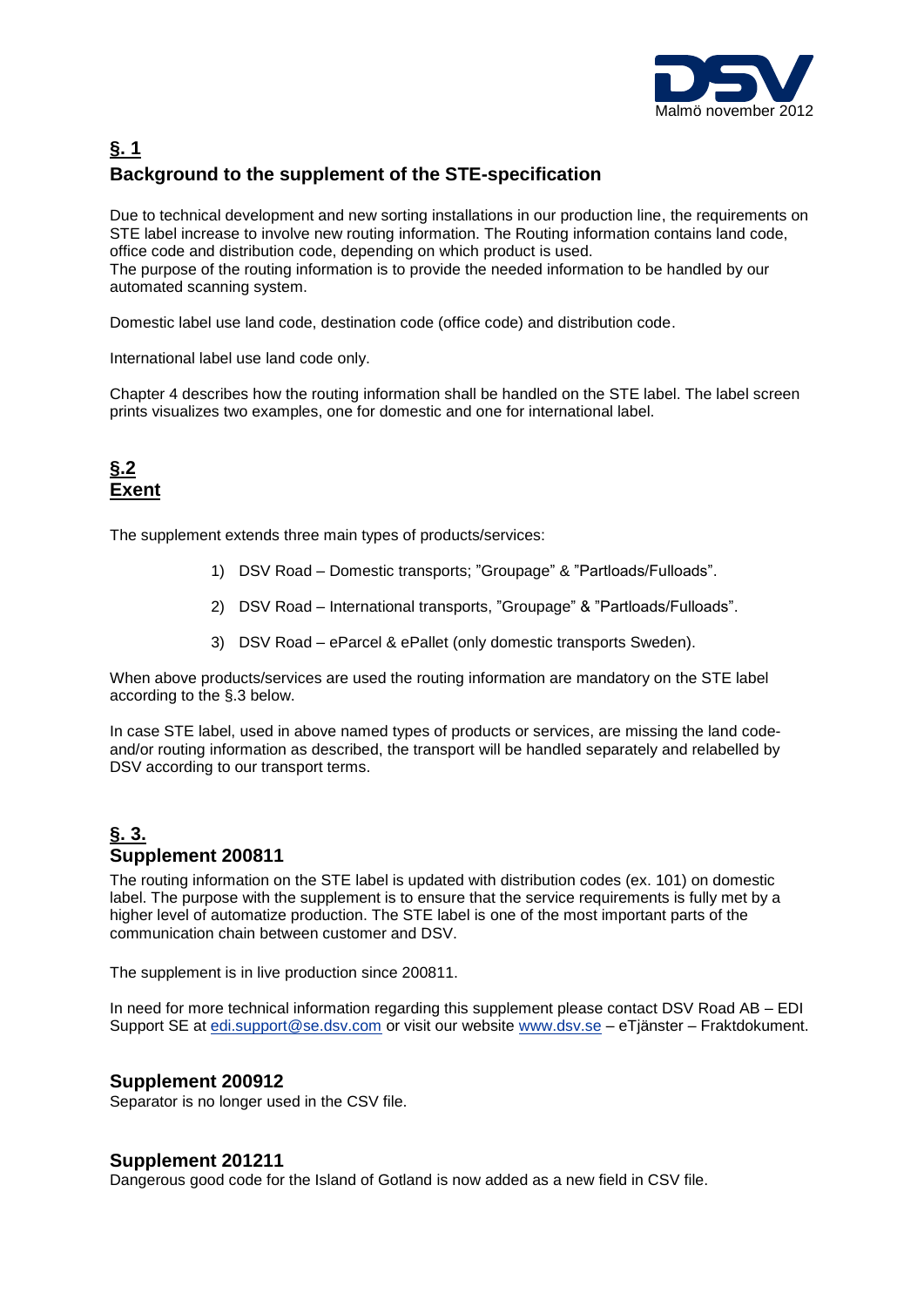

## **§. 4 Routing information on produced STE label by customer**

Routing info = destination code for domestic and international transports

### **STE label**

### **General information**

- Routing information is used in block 3
- Letter size: min 7 mm, max 20 mm
- Font: Arial
- Style: Bold
- Domestic STE-label:
	- Land code is always SE
	- Destination code contains three letters, example KAA
	- Distribution code contains three digits, example 101
	- Land code and destination code (as well distribution code) is separated by a hyphen, example below:



- International STE label:
	- Receiving country code used, example below:

 **CZ**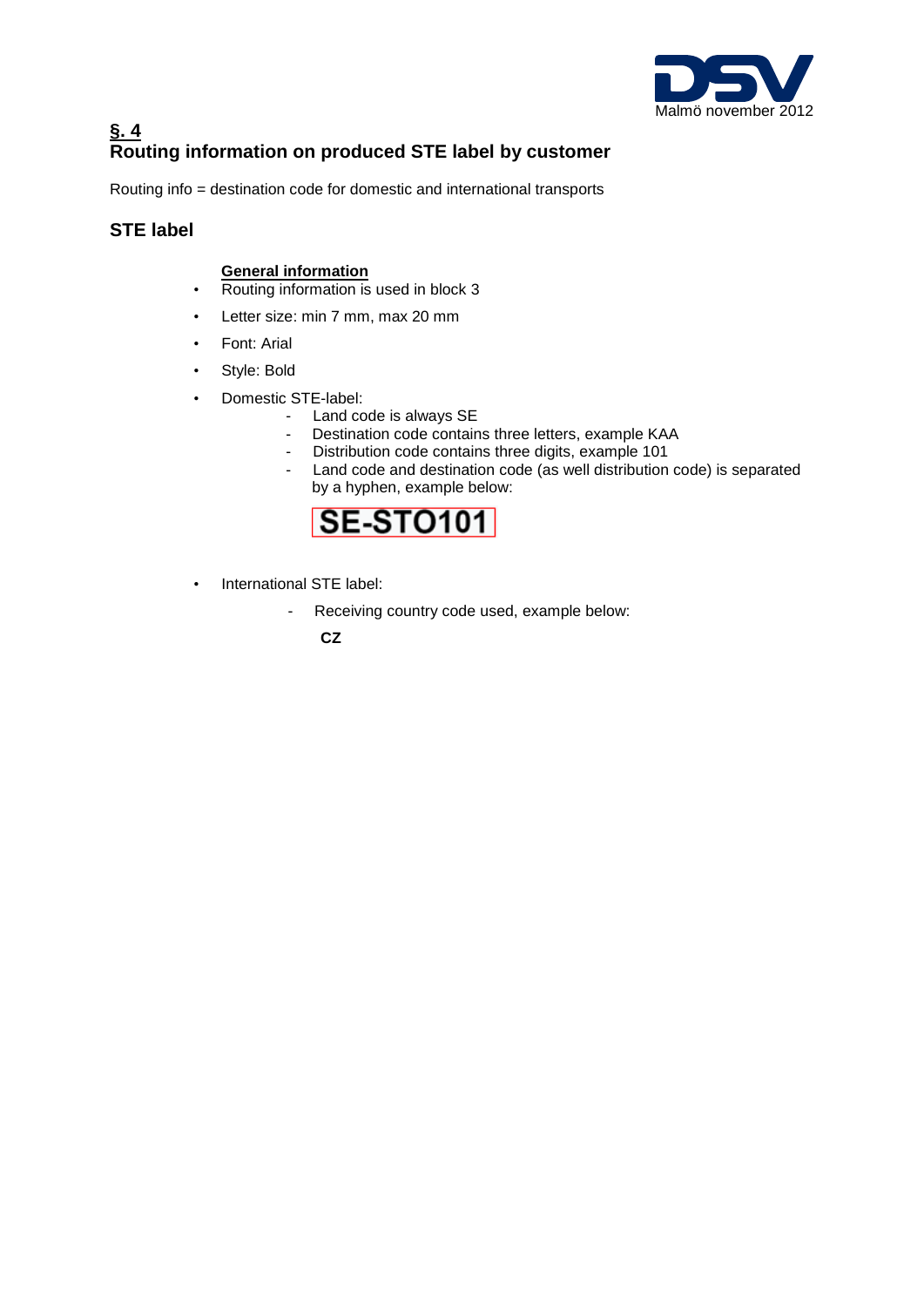

(screenprint is a copy from STE standard version 2.02 April 2001)



- 1. The From block (mandatory, see Chapter  $3.2$ .
- 2. The To block (mandatory, see Chapter  $3.3$ ).
- 3. Transport instructions for automatic data capture (conditional, see Chapter 3.4.1).
- 4. Transport instructions in "plain text" (conditional, see Chapter 3.4.2).
- The line above block 5 is recommended.
- 5 Article data block (according to the issuer's choice, see Chapter 3.5)
	- There shall be a line above block 6.
	- 6. Bar code block (mandatory, see Chapter 4)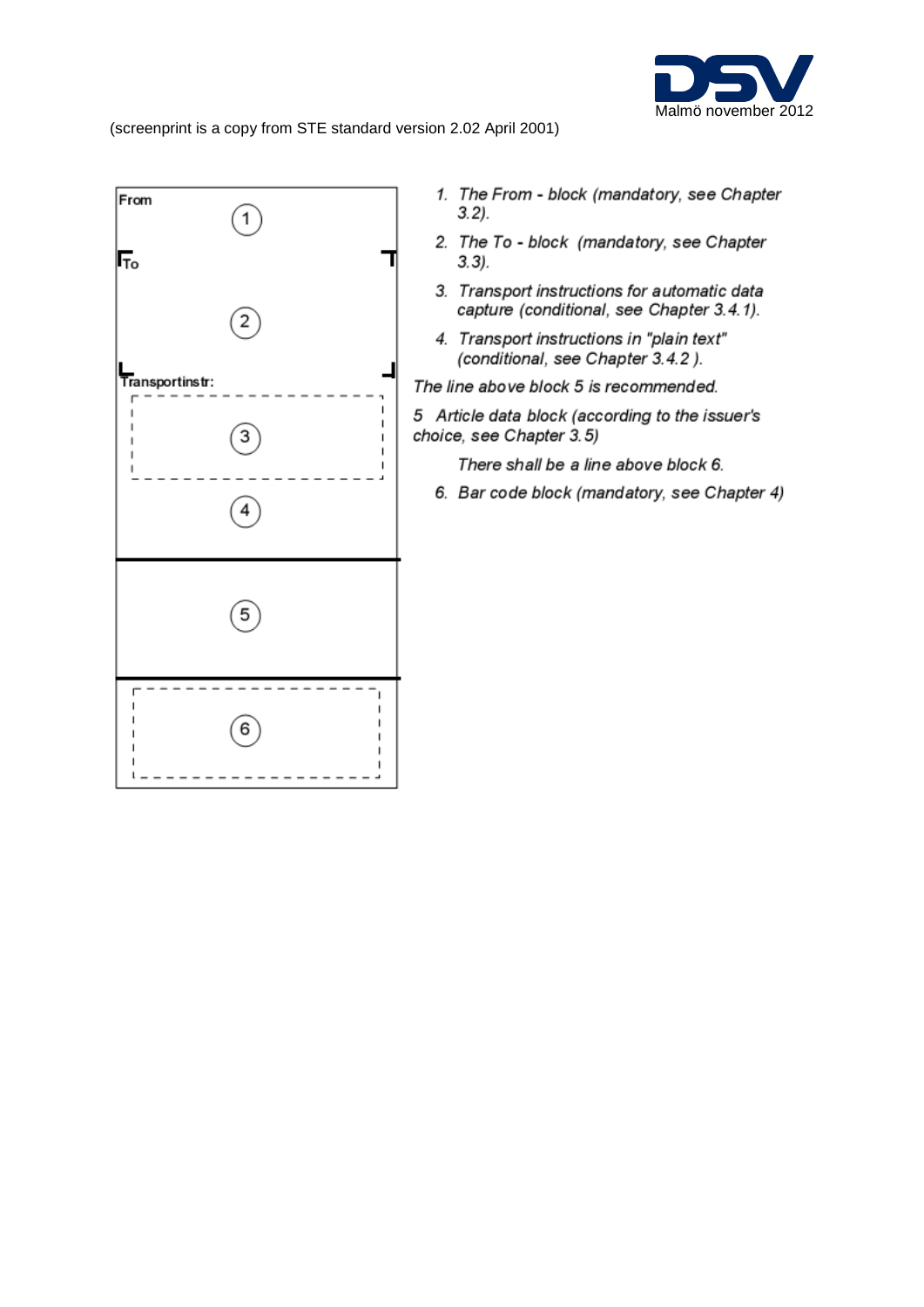

## **§.5 File structure**

- Table of character: 65001: Unicode (UTF-8)
- Semicolon seperated file:
	- DSV\_STE\_D.csv = Domestic

#### **Example of csv file structure:**

| <b>DSV STE D.csv</b>                      |  |
|-------------------------------------------|--|
|                                           |  |
| ZIP:DG:SEWH:DIST:VER                      |  |
| 61991;B;NRK;272;2012-11-06 00:00:00       |  |
| 61992;B;NRK;272;2012-11-06 00:00:00       |  |
| 62010:N:STO:289:2012-11-06 00:00:00       |  |
| 62010; Y: OSB; 141; 2012-11-06 00:00:00   |  |
| 62011;N;STO;289;2012-11-06 00:00:00       |  |
| 62011; Y: OSB: 141: 2012-11-06 00: 00: 00 |  |

File description (domestic):

**DSV\_STE\_D.csv**

| <b>Field</b> | <b>Description</b>                   |
|--------------|--------------------------------------|
| 7IP          | Postl code Sweden                    |
| DG           | Dangerous goods. Y=yes, N=no, B=both |
| <b>SEWH</b>  | Internal office code                 |
| <b>DIST</b>  | Distribution code                    |
| VFR          | File version                         |

Example of how the logic is used regarding a domestic transport, the shipment is to be delivered to post code "62011" in Sweden:

|       |        |                                       | <b>DSV STE D.csv</b> |            |
|-------|--------|---------------------------------------|----------------------|------------|
| ZIP'  | $DG^2$ | SEWH <sup>3</sup>   DIST <sup>4</sup> |                      | VFR        |
| 62011 |        | <b>OSB</b>                            | 141                  | 2012-11-06 |
|       |        |                                       |                      |            |

- 1. Known values, pickup- and delivery information.
- 2. Dangerous goods? Y=yes, N=no, B=both
- 3. Searched values, DSV offices<br>4. Result, DSV distribution code
- Result, DSV distribution code

The routing information in this example will be "**SE-OSB141**" ("**SE**" is hardcoded value, see §.4) and the label will have version "**2012-11-06**" (20121106). See label picture if needed.

File description country codes (international):

**ISO3166 Country codes \_ 200809**

| Country name                 |
|------------------------------|
|                              |
| Country code (2 letter code) |
| Country code (3 letter code) |
| Country numeric code         |

Example<br>SWEDEN;SE;SWE;752

The two letter code is today used within the label, example "SE" for Sweden.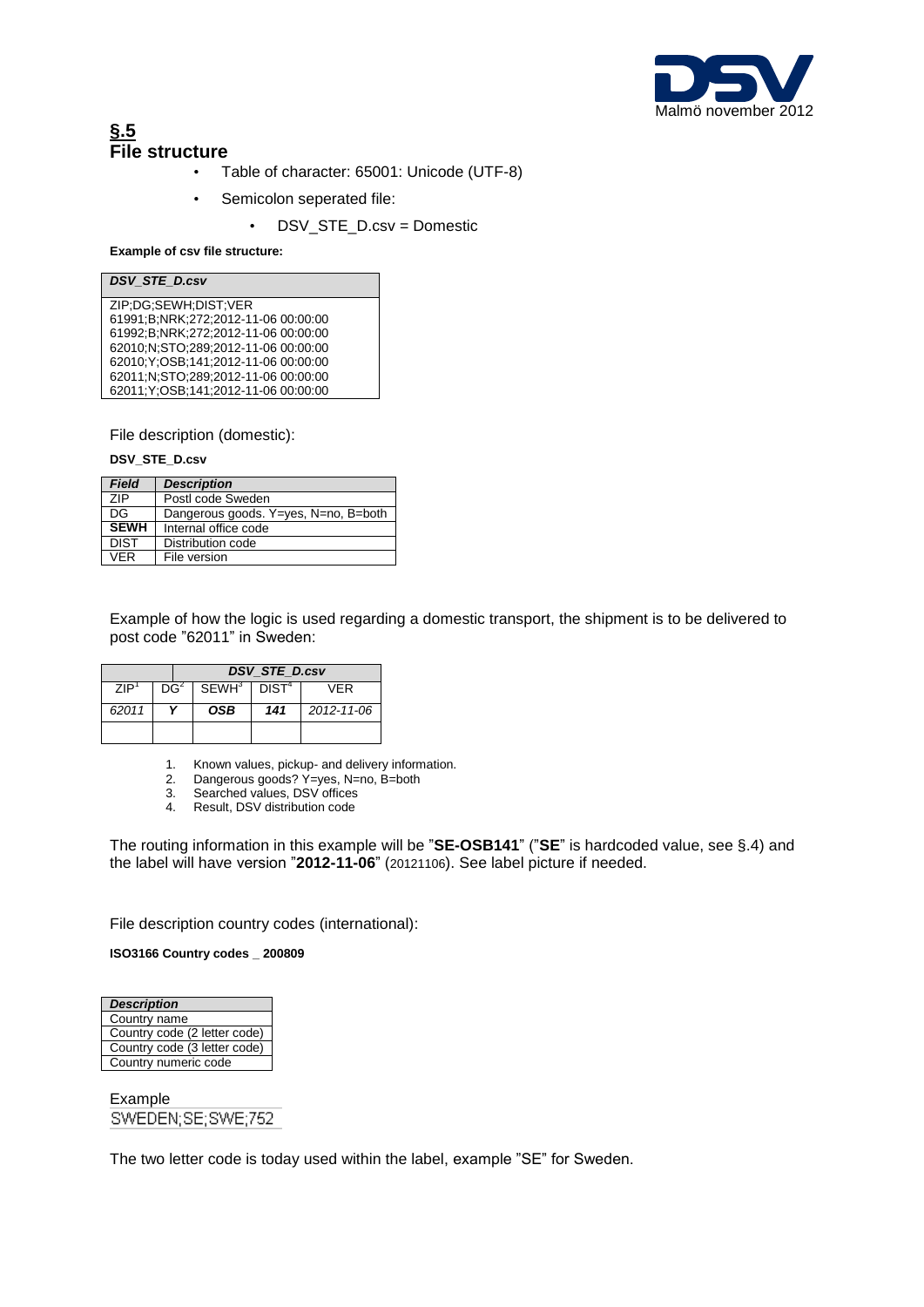

- **Domestic**; Land code-Terminal code Distribution code example: SE-KAA101
- **Version;** latest version, example "20111201".



## **§.6**